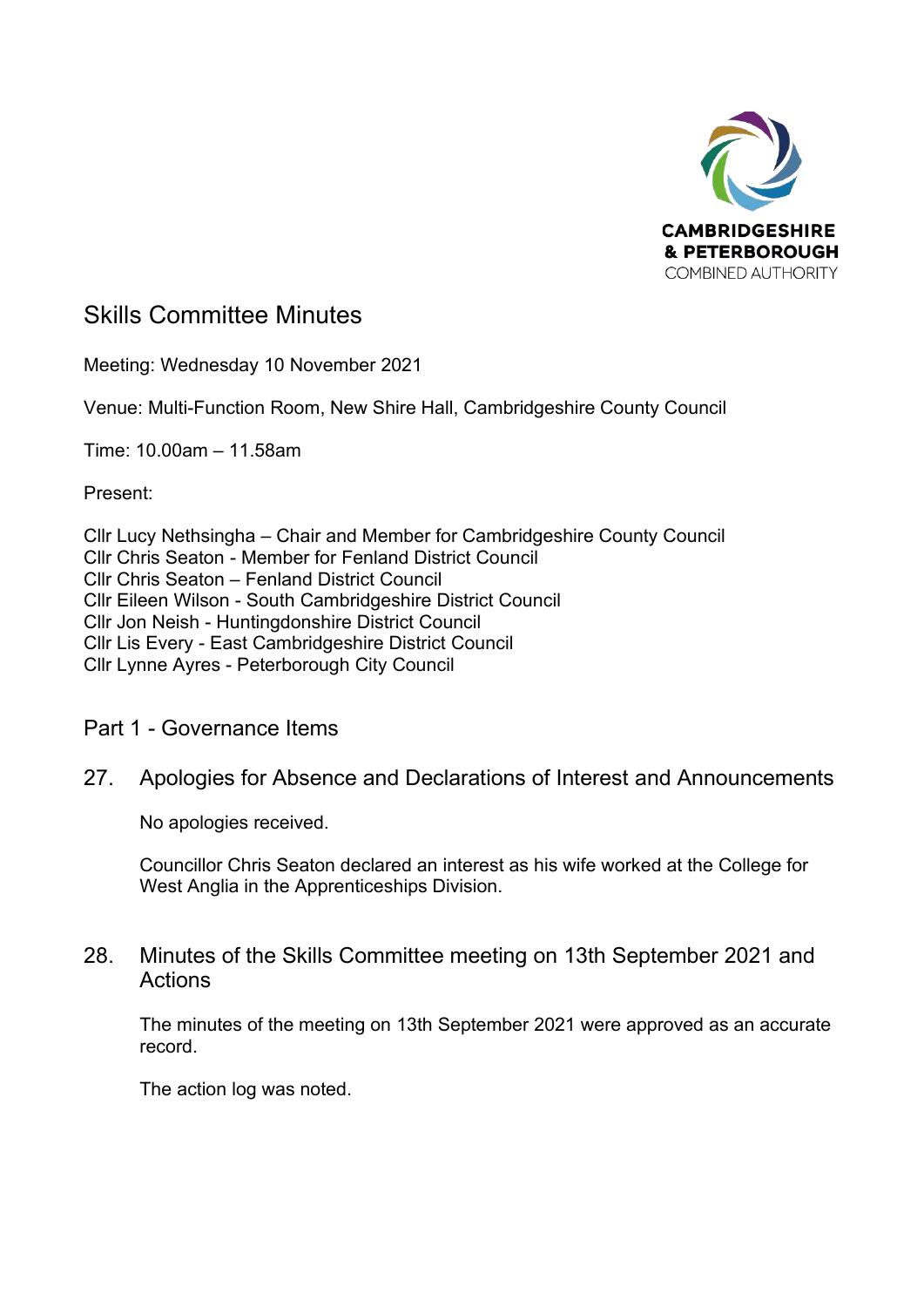29. Public Questions

No public questions were received.

30. Skills Committee Agenda Plan

It was resolved to note the agenda plan.

31. Combined Authority Forward Plan

It was resolved to note the Forward Plan.

#### Part 2 – Recommendations to the Combined Authority Board

# 32. Adult Education Budget - Commissioning Statement and Approach for 2022/23

The Committee received a report detailing the proposed Adult Education Budget - Commissioning Statement and Approach for 2022/23.

The Committee received a question from the Overview and Scrutiny Committee in relation this report and the written response was read out and can be found at appendix 1 of the minutes.

Introducing the report officers drew Members attention to the broad principles for the refreshed commissioning strategy and the seven wider commissioning themes for all providers, outlined in section five of the report, as well as the procurement approach and timelines.

Discussing the report Members;

- Queried what conversations had been had regarding Community Learning in relation to Plan-led Funding for Grant Providers and what the offer might look like. Officers clarified that the plan was to have a better focus on community learning and clarifying the four categories outlined in the commissioning approach. This would ensure there was a clearer definition of the outcomes that are sought. The Combined Authority plans AEB based on an 80:20 funding ratio of Adult Skills to Community Learning to ensure we have a good mix of provision across the region.
- Queried the new commissioning approach in relation to schools no longer being part of the process and how this might work out. Officers committed to feeding back to Committee on this matter. ACTION. Officers stated that the detailed commissioning specifications were yet to be published and that as the detail unfolded officers would ensure that gaps in provision were addressed and providers would be able to flex their provision accordingly.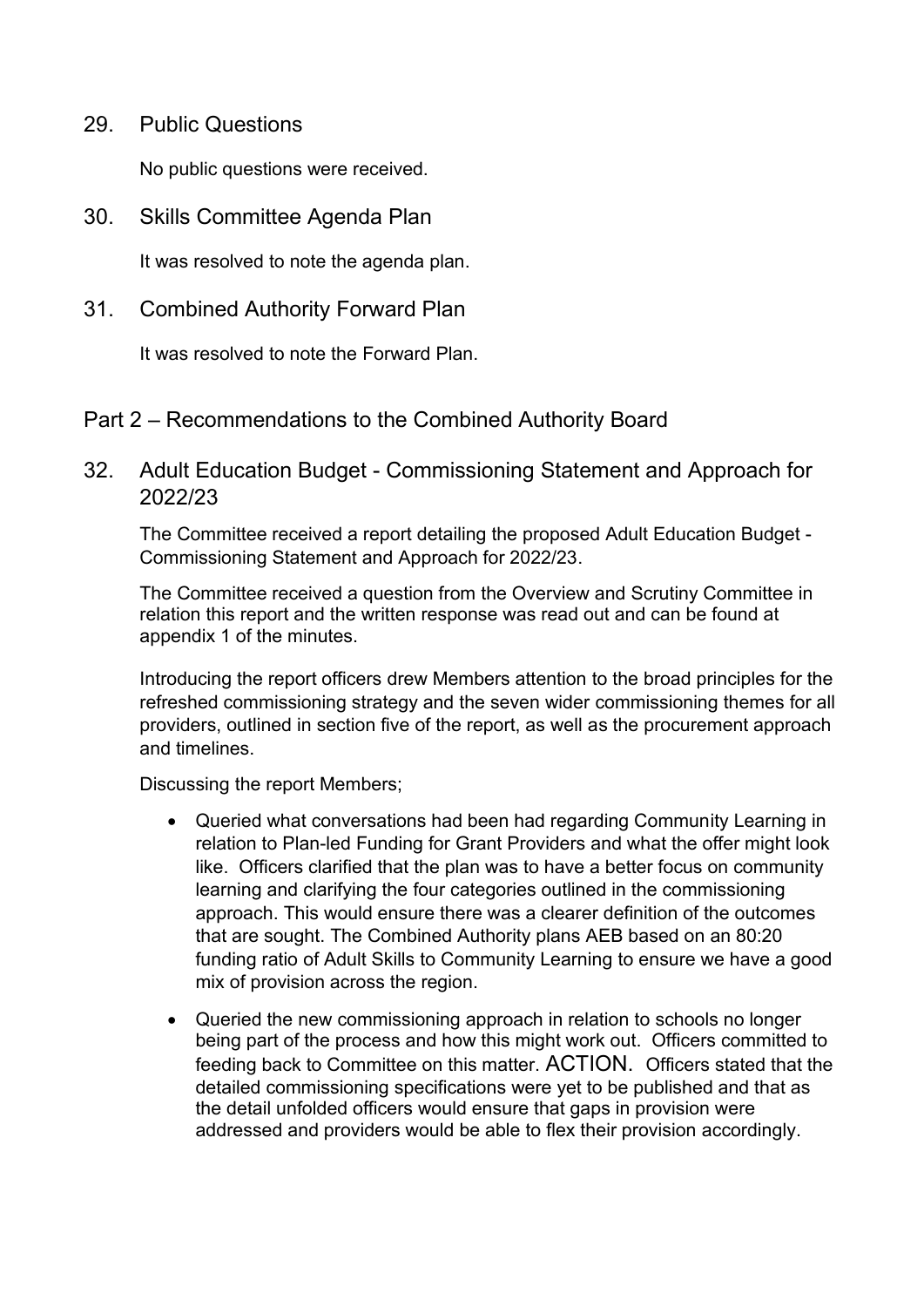- Sought clarity on local village colleges and whether they would get funding year on year so that they could develop their programmes in advance. Officers stated the Combined Authority had a grant agreement with Cambridgeshire County Council and they in turn funded the Village Colleges. Officers explained, subject to approval, a move to a three-year funding cycle would help to address the funding uncertainty.
- Queried whether it had been difficult to source local providers. Officers explained the strategy was to widen and develop a marketplace of providers and build local provision to support the place-based approach. Officers stated there had been some success in commissioning local providers, in-year. Officers explained there would be a launch event with an opportunity to promote and engage with providers. Commissioning will be linked to business need, which was analysed through monthly labour market information. Officers explained that the Employment and Skills Board also acted in an advisory capacity to ensure that Business need was captured effectively.
- Highlighted that the focus was mainly in relation to in-work training and development and not in communities and volunteering and that the social impact was extremely important. Officers highlighted that there had been a number of research studies on the impacts of volunteering on skills and that this was referenced in the seventh Commissioning Theme of 'Placed Based Focus'. Officers highlighted that funding for community learning sat with the two local authority providers. The Combined Authority's funding settlement is expected in January from the Department for Education and that they hoped to update the Committee on this in the new year. Officers acknowledged that work was not the only outcome of adult education that was considered but that there was a big focus given the wider benefits. Officers stated that when the second-year evaluation was published in January this would give more data in relation to performance.
- A Member stated that Fenland was predominantly made up of Small to Medium Size Enterprises (SMEs) and there were limited opportunities to expand workforces in these areas and queried how provision for SMEs would be developed in the future. Officers explained that they continued to identify gaps and needs and that work was underway to providing brokerage for SMEs. The Director of Business and Skills stated that there needed to be a place-based focus on capacity building for training with SMEs and examples of this included the Chatteris Apprenticeship Hub which was funded by Local Growth Funding. He explained that officers were working with Fenland District Council to encourage them to include an enhancement of Further Education in Wisbech College as part of their Levelling Up Fund submission.
- Highlighted that the approach covered the period up to 2021 and that there would no doubt be a number of changes in commissioning over this period, and queried whether there would be flexibility in the approach. Officers stated that there would be a further report to Committee to agree the funding allocations for the three-year window and more context would be provided in this report. Officers stated that contracts for Independent Training Providers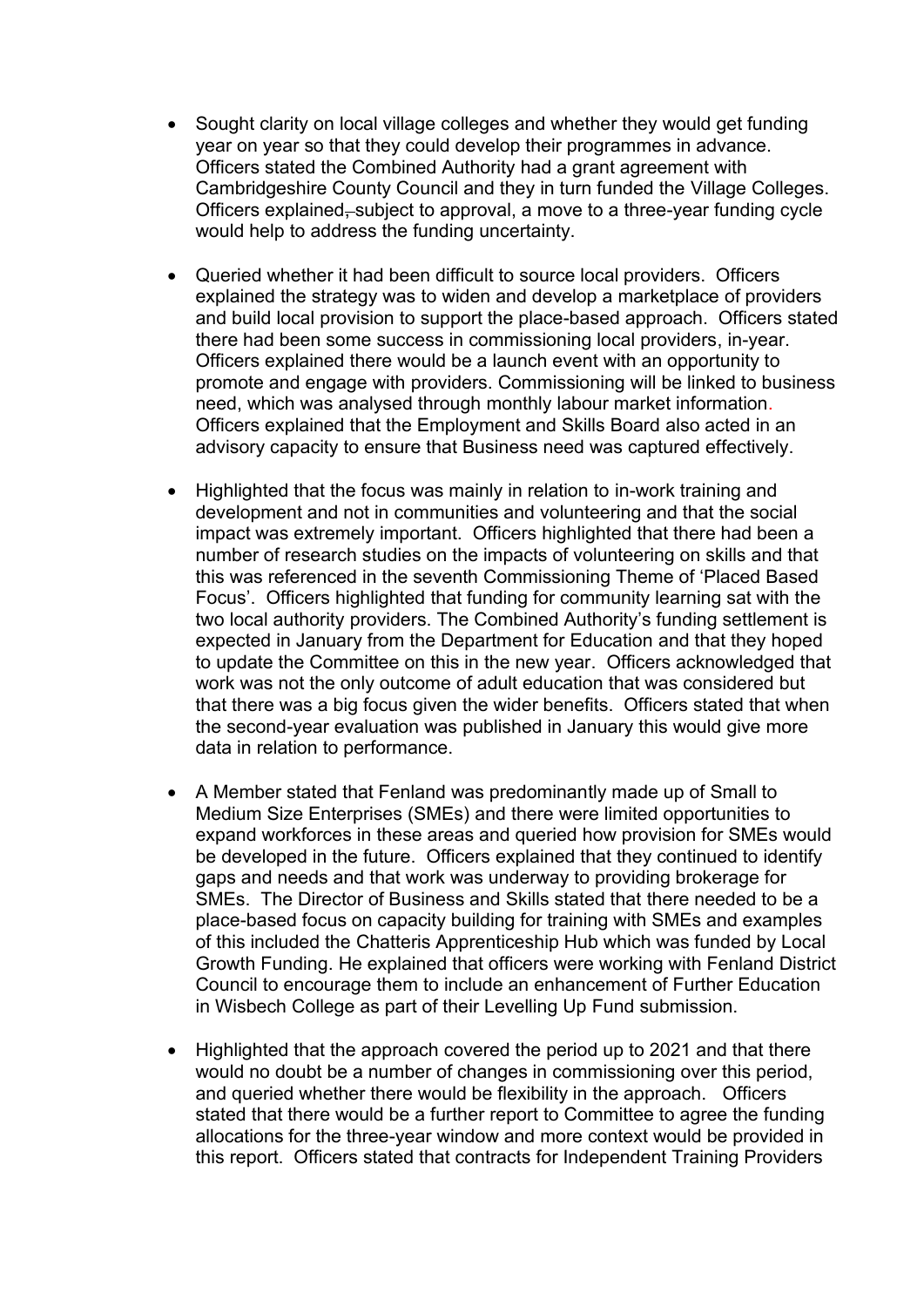would be for a five-year period with a break cause every year, subject to performance.

It was resolved by unanimously to:

- a) Approval of the proposed commissioning approach for the devolved Adult Education Budget from 2022-23 academic year onwards, to procure Independent Training Providers under contracts for services for up to £3m per year, subject to Department for Education (DfE) awarding the funding.
- b) Approval of the implementation of three-year Plan-Led Funding, for the commissioning of Further Education Colleges and Local Authorities, operating under grant funding, from 2022-23 academic year onwards, subject to DfE funding awards.
- c) Delegation to the Director of Business and Skills in consultation with the Chief Finance Officer and Monitoring Officer, to enter into multi-year grant funding agreements with providers on behalf of the Combined Authority, following approval of three-year Plan.
- d) Delegation to the Director of Business and Skills in consultation with the Chief Finance Officer and Monitoring Officer, to enter into contracts for services with Independent Training Providers on behalf of the Combined Authority, following conclusion of the commissioning process outlined in this report.

# Part 3 – Programme Delivery

### 33. Community Renewal Fund Update

The Director of Business and Skills gave a verbal update on the Community Renewal Fund. He highlighted the following points to the Committee:

- On 3 November the Department for Levelling Up, Housing and Communities announced the successful bids to the Community Renewal Fund in England which was £125.5 million of which the CPCA received £3.4 million.
- The two proposals that were successful were Start and Grow for £2.48 million and Turning Point for £847,000.
- The Start to Grow Bid was the largest of all 477 of the projects approved for funding.
- Project mobilisation commenced, and government had extended delivery of the projects to March 2023.
- The projects are focused on what can be done quickly now in the recovery phase of the Covid pandemic, so are designed to be short term, six-month projects, set to finish by June 2022.
- The Turning Point project focused on the transition points of peoples working lives and activities around these transition points, in particular people coming back from furlough.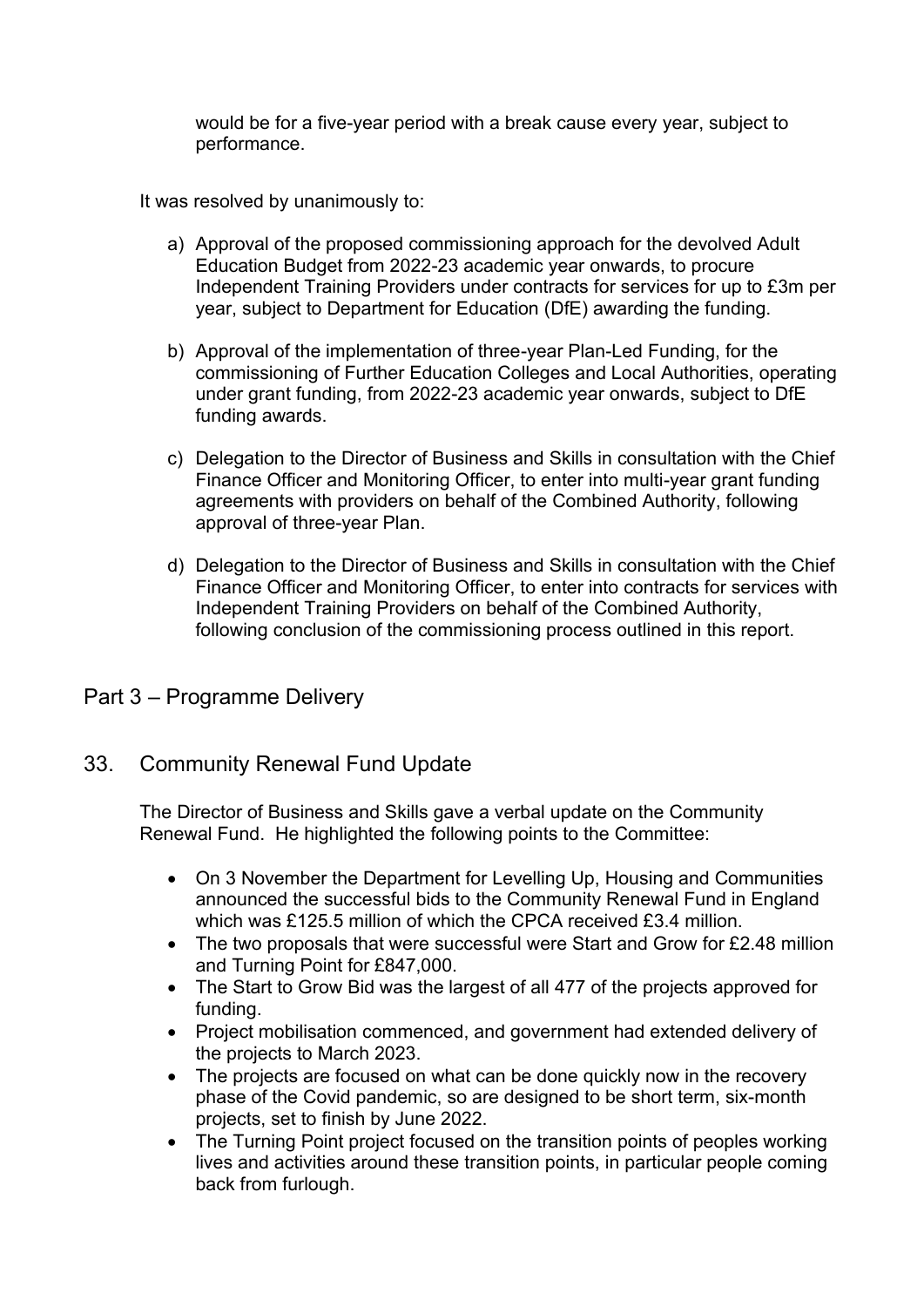- Start to Grow was a classic start up programme, stimulating people to start up their own businesses, developing entrepreneurs.
- Five projects were not supported.

Discussing the update Members:

- Requested that the information on both projects be circulated quickly to Members. The Director of Business and Skills stated that the briefing would be circulated to the Committee straight after the meeting.ACTION
- Sought clarity on how Members could support the projects in their Districts going forwards. The Director of Business and Skills explained the Skills Brokerage Contract would be extended through Growth Works to get these projects mobilised quickly. The Director of Business and Skills stated that the mobilisation plans for both projects would be circulated after the meeting.ACTION

#### 34. Employment and Skills Strategy

The Committee received a report detailing the Employment and Skills Strategy.

The Committee received three questions from the Overview and Scrutiny Committee in relation this report and the written response was read out and can be found at appendix 1 of the minutes.

Introducing the report officers updated the Committee on the progress of the drafting of the Employment and Skills Strategy since the last meeting. Officers explained that a further stakeholder engagement session was held on 11 October with representation from providers, employers, schools, employer representative bodies, district councils and district councillors. Officers stated that short and long-term objectives were shared and that participants were also asked to name their priorities for action. Officers explained that this feedback had been included in the drafting of the Employment and Skills Strategy. Officers explained that an action plan would be drafted to sit along side the Strategy and that this plan would be brought to Committee for review every six months. Officers stated that the action plan would be place based and that local based sponsors would be sought for each area to drive the plan forwards. Officers stated that the strategy would be fed into the wider Business and Skills Strategy which was due to go to Board for sign off in April 2022.

Discussing the report Members:

- Queried the use of the words 'we' and 'life-long' in the strategy. Officers agreed to review the use of these words.ACTION
- Highlighted that under figure 16 progress on 2019 Skills Strategy Action, under the action for the University of Peterborough it still stated that the case for success was not yet proven. A Member stated that they had queried this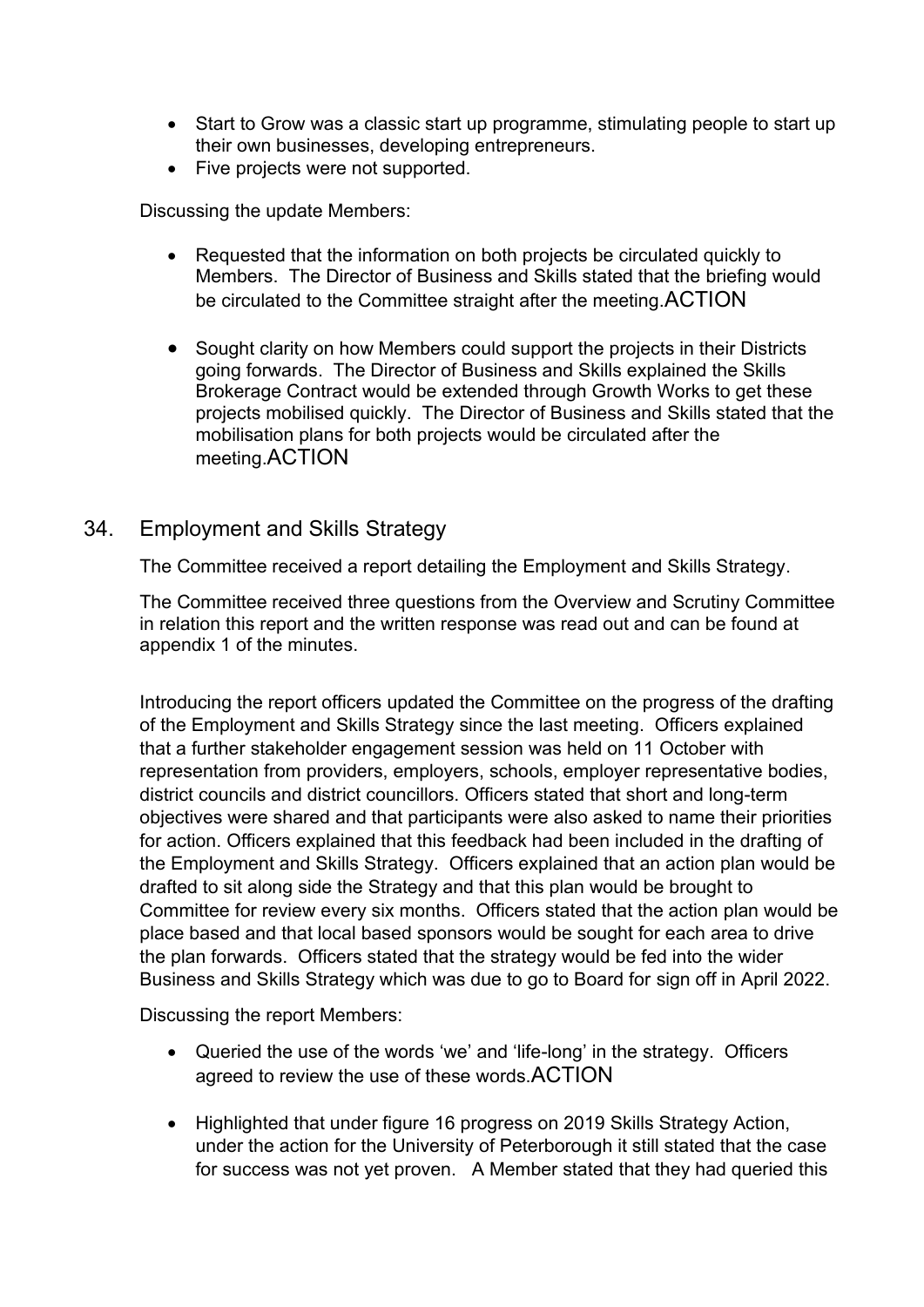at the last meeting but that the wording had not yet been changed. The Director of Business and Skills explained that the wording should have been changed and it was an inaccurate phrase. Officers explained that the wording would be changed to reflect that it was an action in process as the University was in development.

- Acknowledged that the strategy illustrated support in rural areas and sought further assurances that improvements would be made in these areas, particularly in Fenland. The Director of Business and Skills stated that the Combined Authority would be receiving resources from the Levelling Up Fund and the Community Renewal Funding would be crucial for implementing these improvements.
- Welcomed the developments and progress that had been made by officers on the strategy over the last six months.
- Queried whether there were other Sector Based Work Academies other that the Health and Social Care Academy. Officers stated that there were other sector academies and skills boot camps and that officers were continuing to look at different models.
- Highlighted that Figure 6 on page 51 of the agenda should be reviewed as it was too complex. ACTION
- Sought clarity on whether the progression rate data on pages 51-52 of the strategy were based on home postcodes or where students were based, as progression rates in South Cambridgeshire for under 18s showed the lowest figure. Officers explained that the data was in relation to where students studied and not where they lived. The Chair requested this to be clarified in the document. ACTION
- Discussed the lack of destination data on a residency level and the need for funding to promote collaboration rather than competition. The Chair asked the Director of Business and Skills to review how this could be communicated with government. ACTION

It was resolved by unanimously to:

a) Note the Employment and Skills Strategy.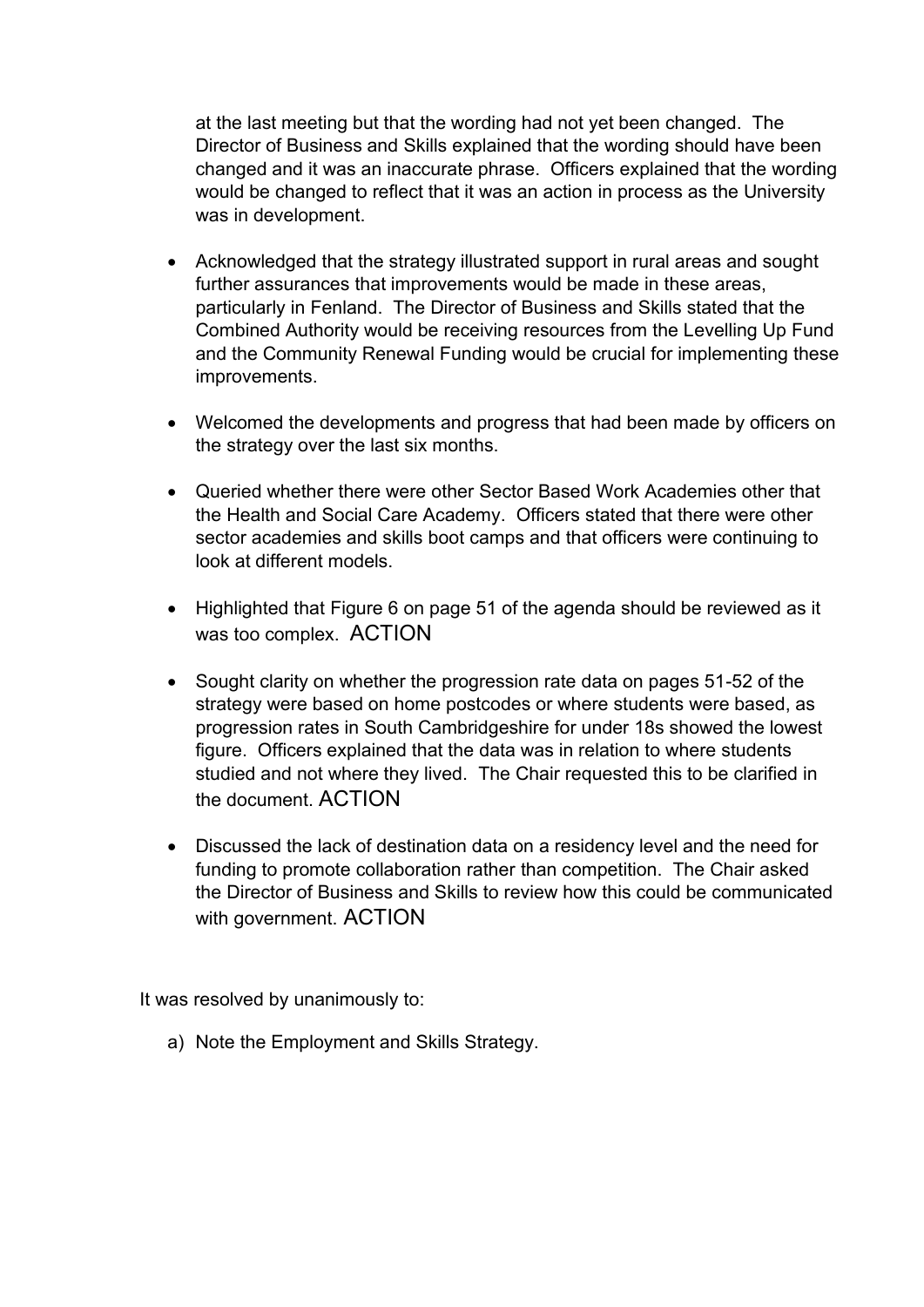# 35. Adult Education Budget: English for Speakers of Other Languages (ESOL) Local Planning

The Committee received a report which was seeking approval to implement ESOL Local Planning Partnerships – one for the North (Peterborough and Fenland) and one for the South (South Cambridgeshire, Huntingdonshire, Cambridge City and East Cambridgeshire).

The Committee received a question from the Overview and Scrutiny Committee in relation to this report and the written response was read out and can be found at appendix 1 of the minutes.

Introducing the report officers highlighted a number of points in the report including:

- That Cambridgeshire and Peterborough Combined Authority was the only Mayoral Combined Authority that fully funded ESOL and it was held as a national exemplar. Approximately £1 million of the Adult Education Budget was spent on ESOL courses.
- Updates on recent government initiatives for Afghan refugees and Hong Kong nationals and their eligibility for AEB. An update of the additional funding that the Combined Authority had registered to claim to reimburse providers and maximise the additional funding available. Previously under these national schemes, funding had not been fully utilised by local areas.
- It had been challenging to gather the data for Afghan and Hong Kong communities in the sub region, but work was ongoing to gather this data from the District Councils and through the Strategic Migration Partnership

Discussing the report Members:

- Queried the changes and new approach and what the cost to the CPCA would be. Officers explained that some of the current challenges in relation to the current system, which were that the current approach was not strategic and did not focus on demand or planning of provision. The current approach was not looking at the wider impacts around community cohesion and integration, health and wellbeing. The new approach would build on national best practise that was currently not being delivered. Officers stated that the new approach was not focused on the spend by provider but on providing the system leadership in order to ensure that the best possible system was established linking to the wider outcomes and driving quality. Officers explained that there was a need to work in co-design with all of the key stakeholders including the key provider Peterborough City College to drive the system change
- Highlighted the need for ESOL teacher training. Officers stated that ESOL Teacher Training had been identified as a gap and work was ongoing to look at how this gap was filled.